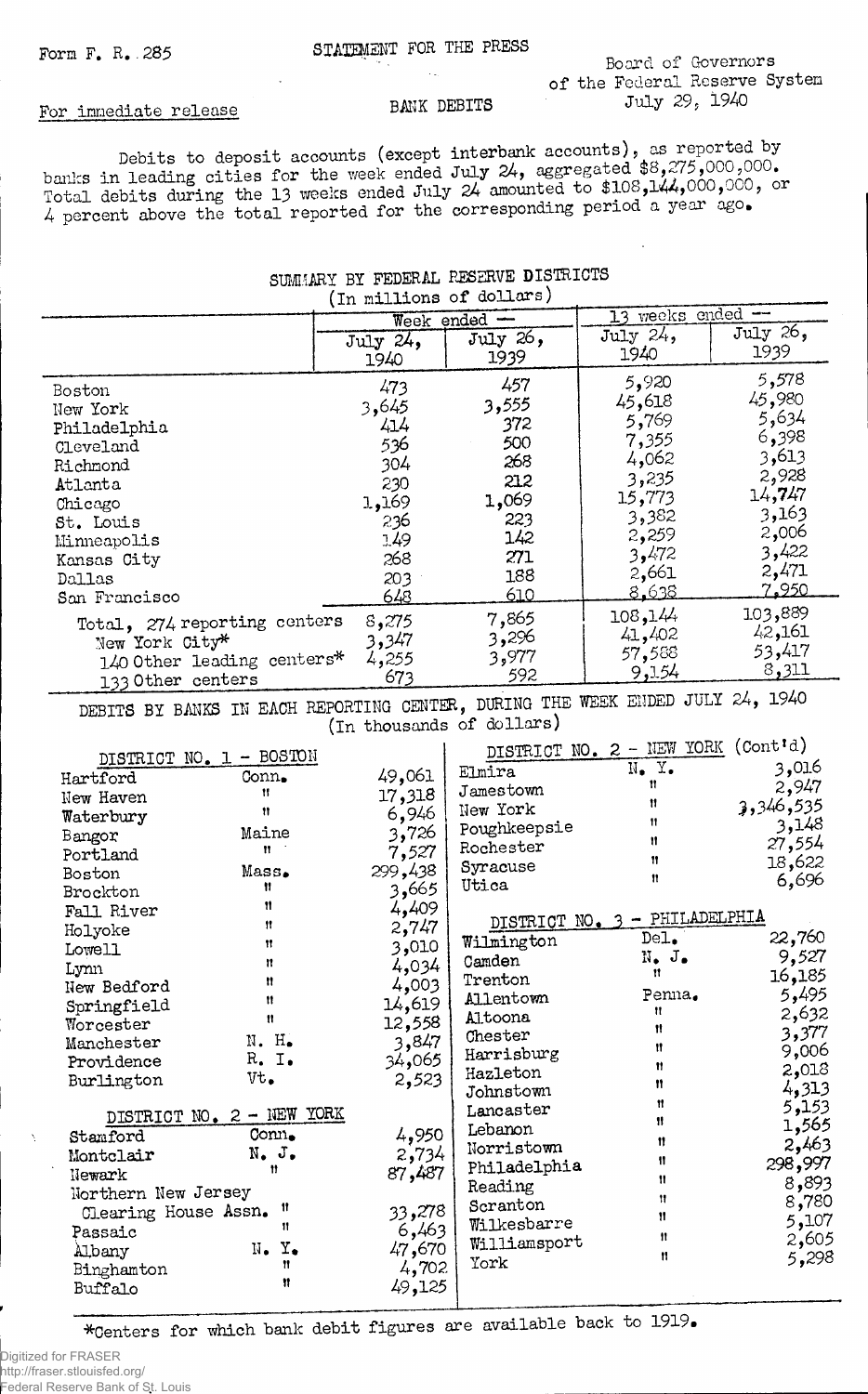Form F. R. 285-a

DEBITS BY BANKS IN EACH REPORTING CENTER, DURING THE WEEK ENDED JULY 24, 1940 (In thousands of dollars)

| DISTRICT NO. $4 - CLEVELAND$ |                                 |              | DISTRICT NO. 6 - ATLANTA (Contid) |                |         |
|------------------------------|---------------------------------|--------------|-----------------------------------|----------------|---------|
| Lexington                    | $Ky$ .                          | 3,812        | Albany                            | $Ga_{\bullet}$ | 983     |
| Akron                        | Ohio                            | 14,881       | Atlanta                           | Ħ              | 47,334  |
| Canton                       | 11.                             | 8,933        | Augusta                           | Ħ              | 4,105   |
| Cincinnati                   | 11                              | 75,499       | Brunswick                         | Ħ              | 656     |
| Cleveland                    | Ħ                               | 141,130      | Columbus                          | Ħ              | 3,345   |
| Columbus                     | n                               | 30,115       | Elberton                          | Ħ              | 245     |
| Dayton                       | Ħ                               | 14,361       | Macon                             | Ħ              | 3,185   |
| Hamilton                     | n                               | 2,358        | Neyman                            | Ħ              | 379     |
| Lima                         | Ħ                               | 3,182        | Savannah                          | Ħ              | 6,204   |
| Lorain                       | 11                              | 1,225        | Valdosta                          | 11             | 712     |
| Middletown                   | Ħ                               | 2,531        | New Orleans                       | La.            | 47,658  |
| Springfield                  | Ħ                               | 3,730        | Hattiesburg                       | Miss.          | 969     |
| Steubenville                 | Ħ                               | 1,854        | Jackson                           | Ħ              | 883و4   |
| Toledo                       | 11                              | 26,009       | Meridian                          | 11             | 2,498   |
| Warren                       | Ħ                               | 2,368        | Vicksburg                         | Ħ              | 1,313   |
|                              | 11                              |              | Chattanooga                       | Tenn.          | 9,550   |
| Youngstown                   | Ħ                               | 12,130       | Knoxville                         | 11             | 6,912   |
| Zanesville                   |                                 | 2,039        | Nashville                         | Ħ              | 19,892  |
| Butler                       | Pa.<br>n                        | 2,193        |                                   |                |         |
| Erie                         | Ħ                               | 6,949<br>689 | DISTRICT NO. 7 - CHICAGO          |                |         |
| Franklin                     | Ħ                               |              |                                   | 111.           | 2,900   |
| Greensburg                   | Ħ                               | 1,831        | Aurora                            | Ħ              | 2,550   |
| Homestead                    | Ħ                               | 846          | Bloomington                       | Ħ              | 2,844   |
| Oil City                     |                                 | 2,528        | Champaign-Urbana                  | Ħ              | 689,622 |
| Pittsburgh                   | Ħ                               | 168,165      | Chicago                           | $\mathbf{r}$   | 2,067   |
| Wheeling                     | W. Va.                          | 6,712        | Danville                          | Ħ              | 3,846   |
|                              |                                 |              | Decatur                           | U              | 1,822   |
| DISTRICT NO. 5 - RICHMOND    |                                 |              | Elgin                             | 11             | 1,912   |
| $Wa$ shington                | D. C.                           | 66,176       | Moline                            | 11             | 13,474  |
| Baltimore                    | Md.                             | 95,973       | Peoria                            | Ħ              | 5,814   |
| Cumberland                   | Ħ<br>Ħ                          | 1,827        | Rockford                          | Ħ              | 5,835   |
| Hagerstown                   |                                 | 2,185        | Springfield                       |                | 7,652   |
| Asheville                    | N.C.<br>11                      | 2,996        | Fort Wayne                        | Ind.<br>Ħ      | 4,223   |
| Charlotte                    | n                               | 13,730       | Gary                              | Ħ              |         |
| Durham                       | Ħ                               | 6,075        | Hammond                           | Ħ              | 1,932   |
| Greensboro                   | Ħ                               | 3,811        | Indianapolis                      | π              | 51,663  |
| Raleigh                      | Ħ                               | 8,616        | South Bend                        | Ħ              | 9,657   |
| Wilmington                   | Ħ                               | 2,266        | Terre Haute                       |                | 5,202   |
| Winston-Salem                |                                 | 8,193        | Cedar Rapids                      | Iowa<br>11     | 5,358   |
| Charleston                   | $s_{\bullet}$<br>$\circ$ .<br>Ħ | 4,589        | Clinton                           | 11             | 1,419   |
| Columbia                     | 11                              | 5,767        | Davenport                         | Ħ              | 4,830   |
| Greenville                   | ₩.                              | 3,552        | Des Moines                        | Ħ              | 19,551  |
| Spartanburg                  |                                 | 2,144        | Dubuque                           | Ħ              | 2,129   |
| Danville                     | $\mathtt{Va}_\bullet$           | 1,475        | Mason City                        | Ħ              | 2,059   |
| Lynchburg                    | Ħ                               | 3,203        | Muscatine                         | 11             | 734     |
| Newport News                 | Ħ                               | 3,105        | Sioux City                        | Ħ              | 8,921   |
| Norfolk                      | Ħ                               | 12,868       | Waterloo                          |                | 186و4   |
| Portsmouth                   | Ħ                               | 1,105        | Adrian                            | Mich.<br>Ħ     | ිර5     |
| Richmond                     | Ħ                               | 33,506       | Battle Creek                      |                | 2,557   |
| Roanoke                      | Ħ                               | 6,193        | Bay City                          | 11             | 2,507   |
| Charleston                   | W. Va.                          | 11,065       | Detroit                           | n              | 197,491 |
| Huntington                   | Ħ                               | 3,505        | Flint                             | Ħ              | 5,539   |
|                              |                                 |              | Grand Rapids                      | Ħ              | 11,903  |
| DISTRICT NO. 6 -             | <b>ATLANTA</b>                  |              | Jackson                           | n              | 3,408   |
| Birmingham                   | Ala.                            | 19,386       | Kalamazoo                         | Ħ              | 5,508   |
| Dothan                       | Ħ                               | 710          | Lansing                           | Ħ              | 5,298   |
| Mobile                       | Ħ                               | 8,350        | Saginaw                           | $^{\dagger}$   | 5,456   |
| Montgomery                   | 11                              | 4,445        | Green Bay                         | Wis.           | 558و 3  |
| Jacksonville                 | $F1a_{\bullet}$                 | 16,141       | Manitowoc                         | Ħ              | 1,622   |
| Miami                        | 11                              | 10,149       | Milwaukee                         | Ħ              | 55,162  |
| Pensacola                    | 11                              | 2,186        | Oshkosh                           | 11             | 1,962   |
| Tampa                        | Ħ                               | 7,331        | Sheboygan                         | Ħ              | 4,317   |